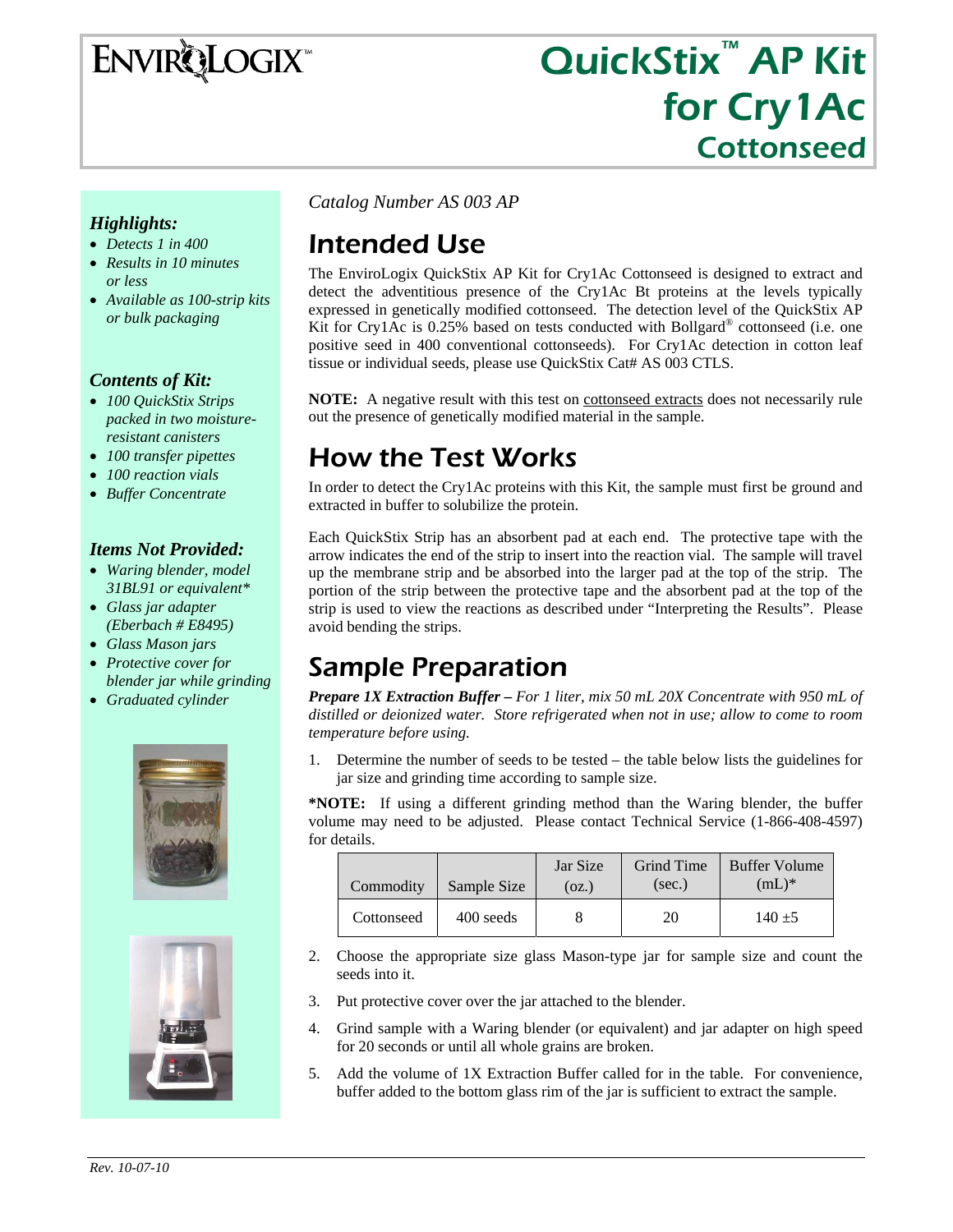#### QuickStix AP Kit for Cry1Ac Cottonseed Page 2 of 4



*Avoid pulling up particles when drawing sample* 



*Any clearly discernable pink Test Line is considered positive* 

- 6. Cap the jar and shake vigorously for 10 seconds to thoroughly wet all of the cottonseed in the sample. Allow sample to settle for about one minute before drawing off liquid. Best results are achieved when samples are tested immediately after extraction.
- 7. Draw up enough liquid portion from above the settled sample to fill the long narrow tip of the transfer pipette up to the line at the top of the flared portion of the pipette bulb (see left). Avoid pulling up particles. Dispense extract into reaction vial.
- 8. To prevent cross-contamination, thoroughly clean blender parts and jars to remove dust and residue prior to preparation of a second sample. Use a new transfer pipette and reaction vial for each sample.

# How to Run the QuickStix Strip Test

- 1. Allow refrigerated canisters to come to room temperature before opening. Remove the QuickStix Strips to be used. Avoid bending the strips. Reseal the canister immediately.
- 2. Place the strip into the reaction vial. The sample will travel up the strip. Reaction vials will stand on their own or may be inserted into the cardboard rack provided.
- 3. Allow the strip to develop for 10 minutes before making final assay interpretations. Positive sample results may become obvious much more quickly.
- 4. To retain the strip, cut off and discard the bottom section of the strip covered by the arrow tape.

# Interpreting the Results

Development of the Control Line within 10 minutes indicates that the strip has functioned properly. Any strip that does not develop a Control Line should be discarded and the sample re-tested using another strip.

If the sample extract contains Cry1Ac, a second line (Test Line) will develop on the membrane strip between the Control Line and the protective arrow tape. The results should be interpreted as positive for Cry1Ac expression.

If no Test Line is observed after 10 minutes, the results should be interpreted as negative. A negative result means the sample contains less than 0.25% of Cry1Ac.



# Kit Storage

QuickStix strips can be stored at room temperature, or refrigerated for a longer shelf life. Note the shelf life on the kit box for each storage temperature. The kit may be used in field applications; however, prolonged exposure to high temperatures may adversely affect the test results. Do not open the desiccated canister until ready to use the test strips.

### Precautions and Notes

- This kit is designed to screen for presence or absence only, and is not meant to be quantitative.
- This product is currently not applicable for use in any other crop or in leaf or individual seed testing.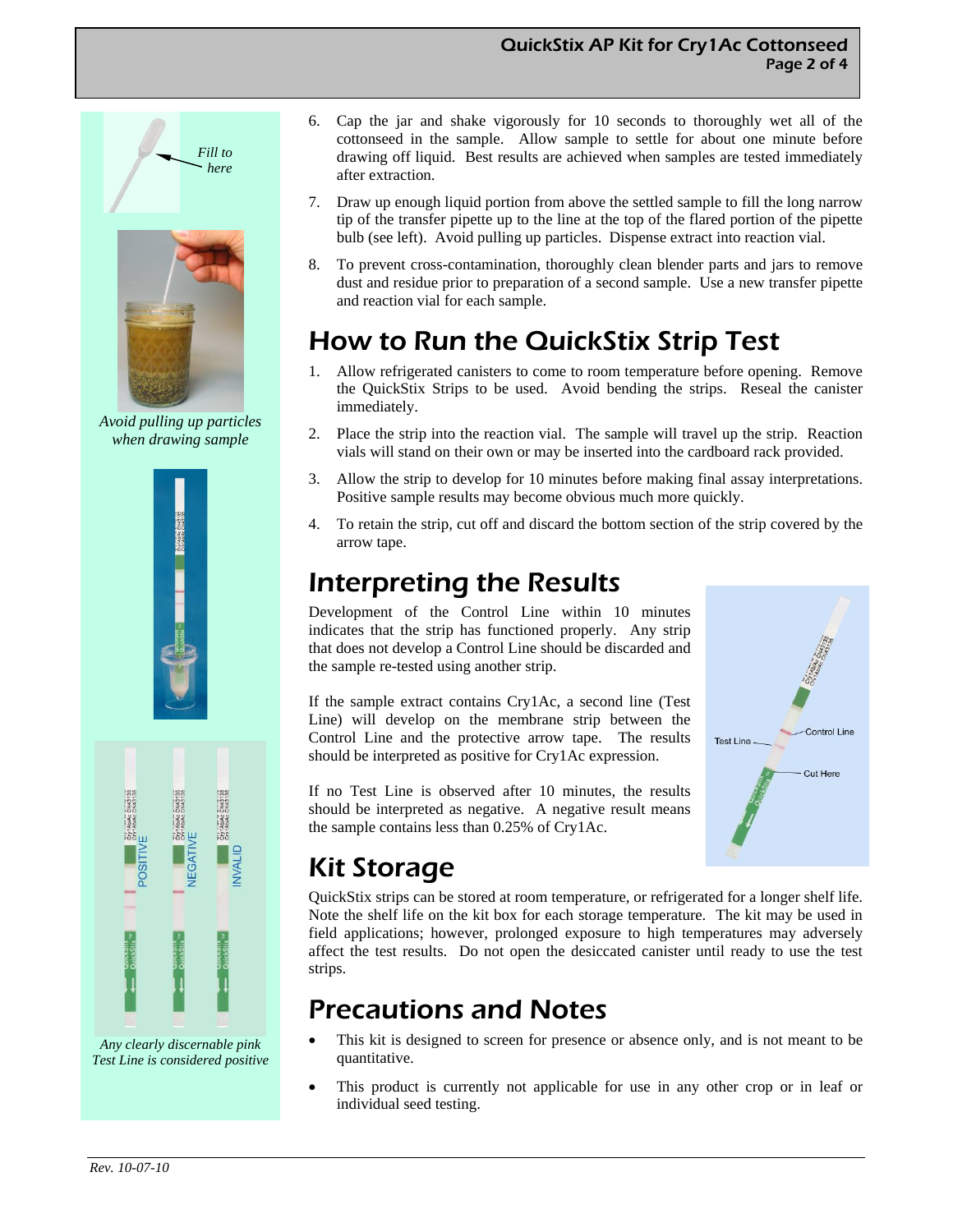

- As with all tests, it is recommended that results be confirmed by an alternate method if necessary.
- The assay has been optimized to be used with the protocol provided in the kit. Deviation from this protocol may invalidate the results of the test.
- The results generated through the proper use of this diagnostic tool reflect the condition of the working sample directly tested. Extrapolation as to the condition of the originating lot, from which the working sample was derived, should be based on sound sampling procedures and statistical calculations which address random sampling effects, non-random seed lot sampling effects and assay system uncertainty. A negative result obtained when properly testing the working sample does not necessarily mean the originating lot is entirely negative for the analyte or protein in question.
- Warning: a strong positive result may safely be interpreted in as little as 2 minutes after sample addition. It is not safe to interpret weak positive or negative results prior to 10 minutes.
- The assay has been optimized to develop an easily discernable red line at 1 in 400; experienced users may detect faint lines in samples with even lower concentrations.
- Centrifuging samples briefly (30 seconds at 6000xg or more) may clarify samples. Pelleting fine particulates and separating oils from the aqueous portion containing detectable proteins can improve sample flow, reduce background, and aid interpretation.
- DO NOT leave in direct sunlight or in vehicle. Protect all components from hot or cold extremes of temperature when not in use.